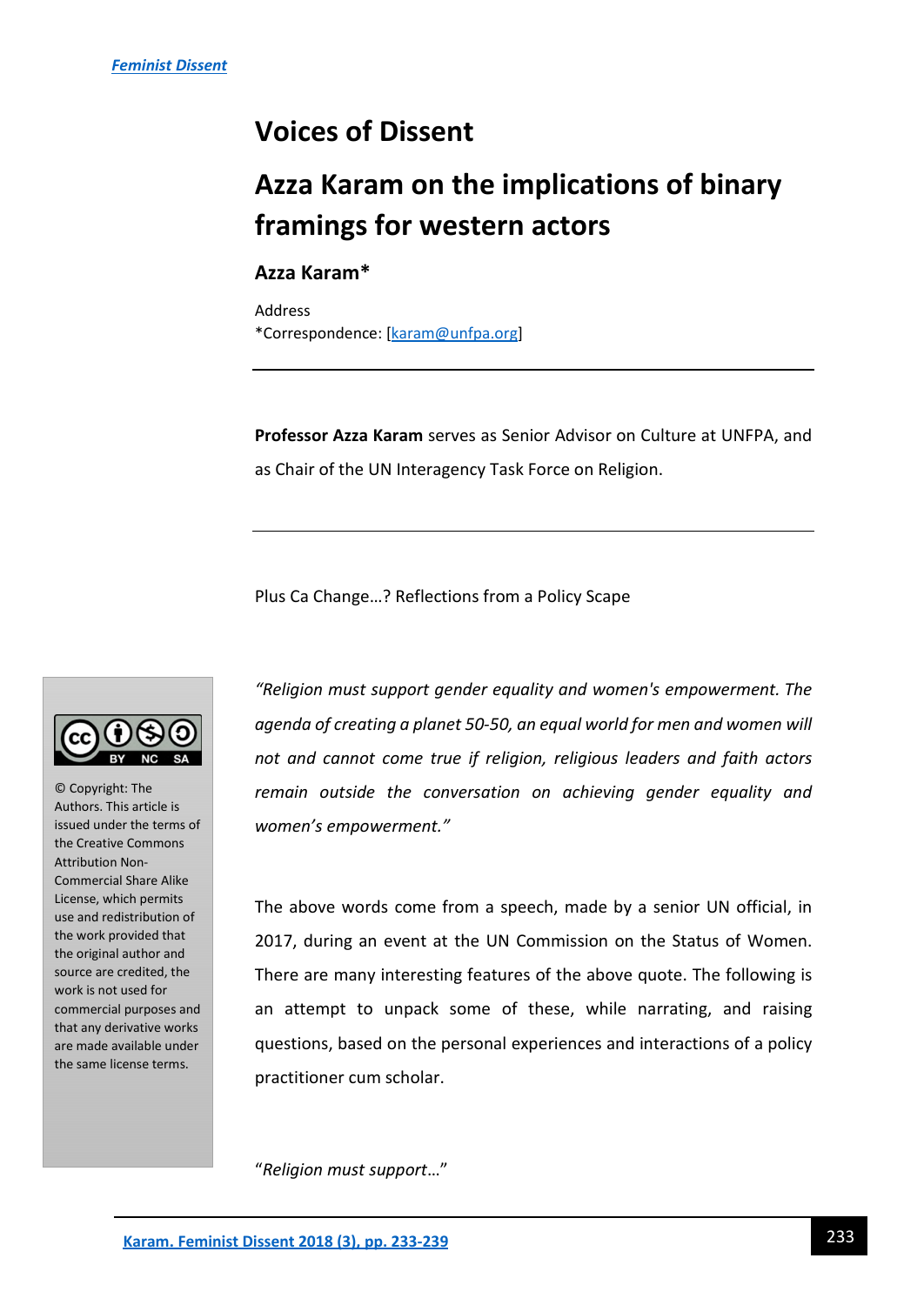But which religion? One should ask. Or is it that all religions of the world, to which over 80 percent of the world's peoples adhere, are essentialised into the one "religion"?

The presumption of "religion must…" is also striking. The wording presumes that "religion" can be ordered, used, or positioned to perform in a certain way.

Arguably, the statement can be seen as condescending to women's (socalled) 'empowerment' itself to describe the gamut of "religion, religious leaders and faith actors" – a broad swath by any stretch of the imagination – as remaining outside "*the* conversation on achieving gender equality and women's empowerment". For here, it would appear that there is but one such "conversation" taking place at any time anywhere in the world.

"…*the conversation on achieving gender equality and women's empowerment*…"

But what of the multiple struggles for women's basic rights and dignity in almost every single corner of the world  $-$  i.e. beyond the one conversation? And what becomes of the diversity of women's, and men's, and indeed other genders' myriad journeys towards what they may consider to be their own sense of dignity and self-worth? Indeed, what of the multiple face-offs which take place, within diverse religious institutions – let alone between different religious traditions – which involve women, and yet argue against what are considered 'givens' from western feminist perspectives? Put differently, what of the collusion between women and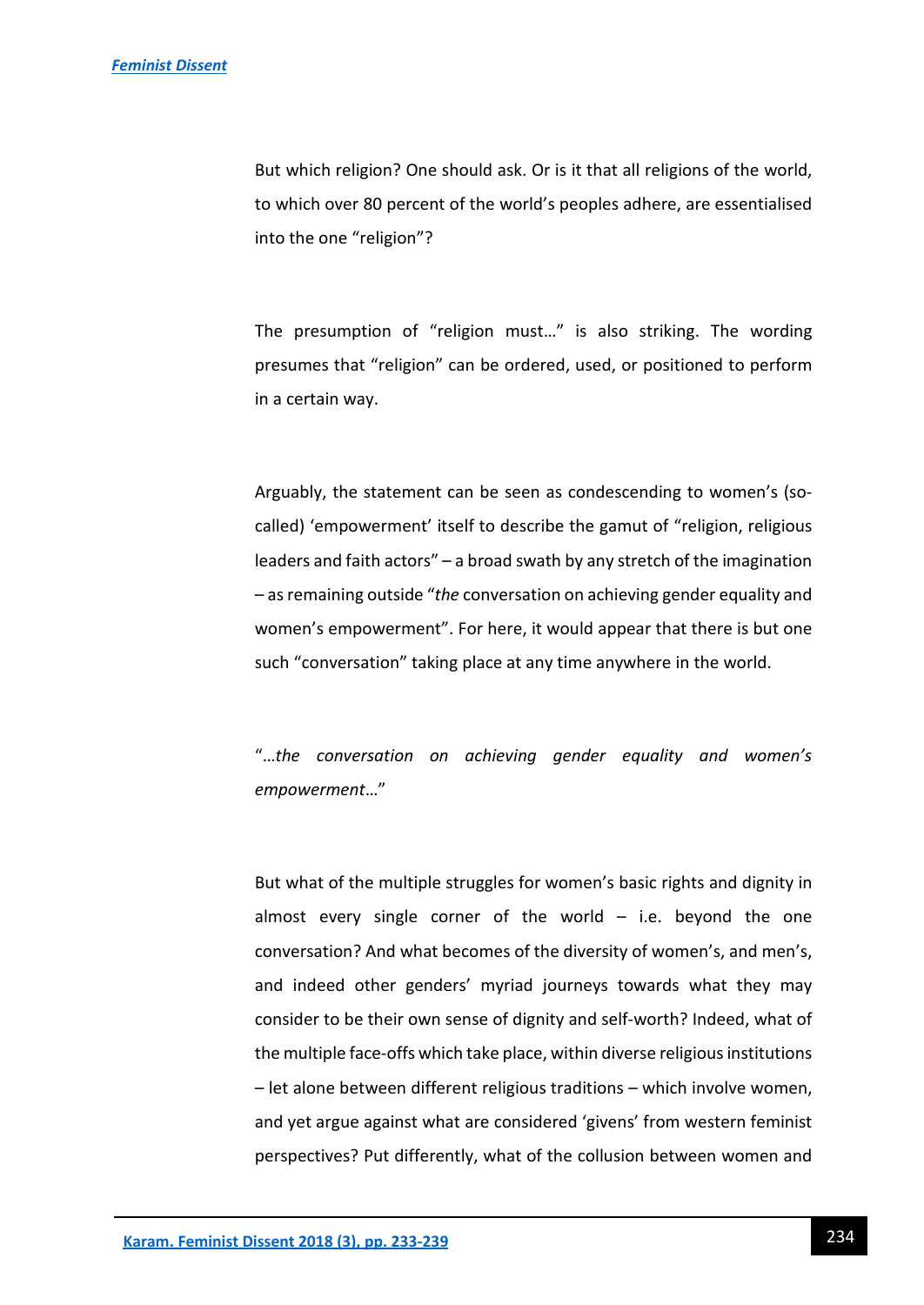men inside the same religious tradition (be it Catholic, myriad forms of Protestant, Muslim, Hindu, or Buddhist) which stand by the fact that women's unique 'calling' is to serve as loyal wife and mother, and balk at any notion of "gender" let alone of "gender equality"?

Is it so black and white a matter that religion should just waltz into 'the conversation' on achieving gender equality? Are all the complexities of religions – institutions, manifestations, narratives, epistemologies, jurisprudence, histories, to note but a few, simply waiting to be invited to the conversation? Or perhaps they are all envisioned to be laboring under some minor misapprehensions, and now that the international community calls upon them, they will feel chagrined enough to 'see the truth'. Once this happens, the presumption goes, they shall join forces to work together for women's empowerment and gender equality.

The above features are to be further nuanced by two emerging myths among some western policy actors – including some feminists. One is that religious women's organisations working on/for/with women's issues somehow are all alike. The ability to distinguish between them is, at best, still to be learned. When these are positive perceptions, they tend to be informed largely by a few encounters with a small group of 'feminist theologians' – themselves based mostly in the western hemisphere. When the perceptions of religious women are less rose-tinted, they are influenced by the stereotypical understandings of religious women as 'fundamentalists'.

Another myth is that "religious women's organisations, or groups" somehow work differently than secular women's rights organisations. The perception is that "religious women" (another essentialised category)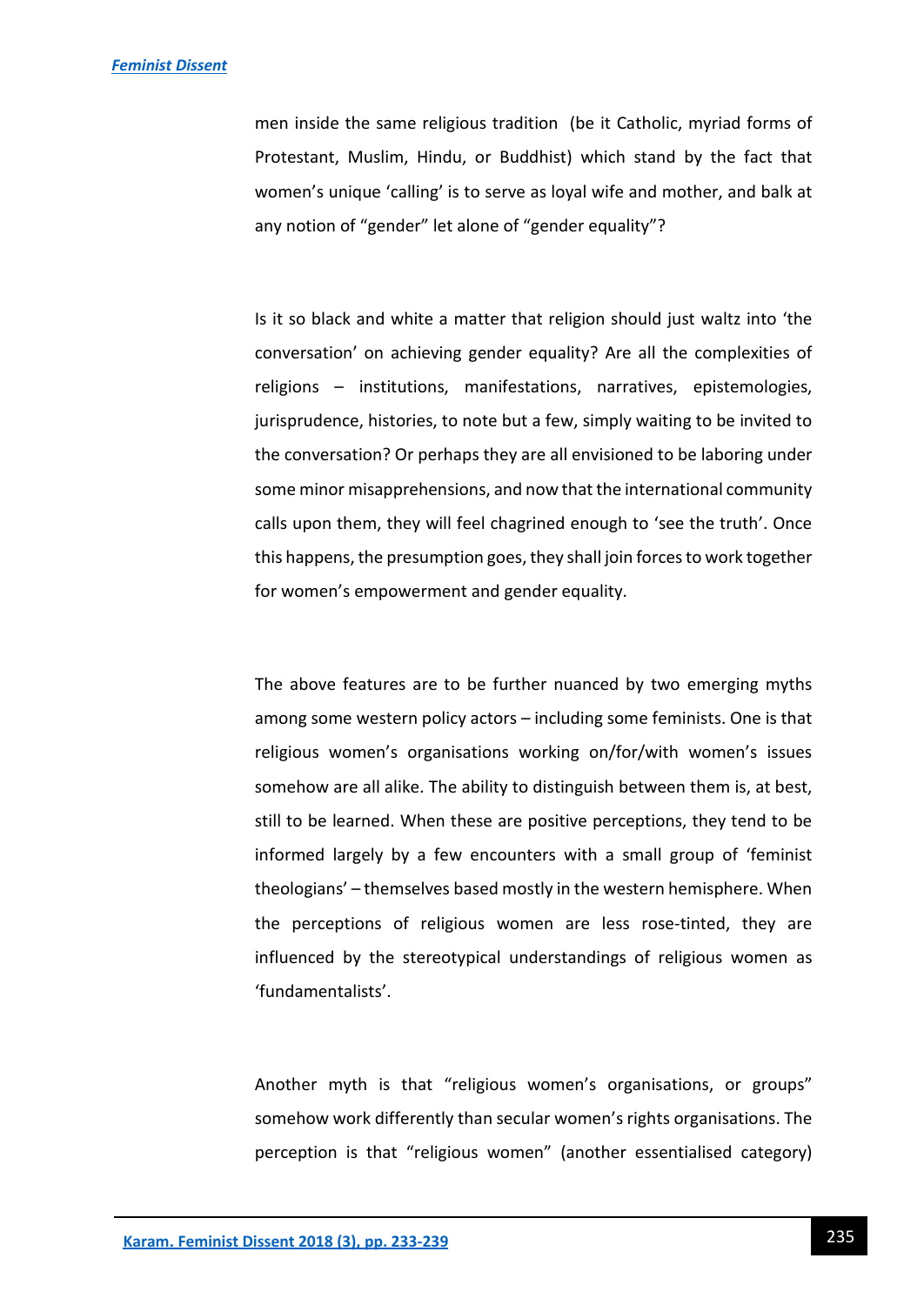somehow, are more calm, less argumentative, and more likely to "make reasonable compromises with their religious leaders" – more so than their secular counterparts - ostensibly because their faith renders them magically more 'zen', or something to that effect. Needless to say, just as women differ, their organisations – religious or not – also differ. And widely so.

Apart from the worldview underlined by the speech, what is even more interesting was to observe how many of the so-called "religious actors"– men and women - reacted to the speech, and to similar discourses. But here I must qualify that the audience were largely divided between international civil servants, as well as women and men working with and within international faith-based development, humanitarian and advocacy NGOs (FBOs), and some (ordained) religious leaders.

I fully expected some sense of discomfort among the so-called 'faithbased' actors. Instead, there was a palpable sense of celebration among many. Upon enquiring about this immediately after the event was over, I was told that the religious leaders and FBOs present, were "very pleased that [the European and North American governments and the UN] representatives on the panel, were finally acknowledging how important it was to involve 'religion' in policy making …and gender equality".

"So you did not notice any condescension, essentialisation or even plain arrogance in the manner in which your own religious communities and the diversity of religions was portrayed"? I asked. Apparently not. Instead, some FBO members argued that this "marked a turning point, a response to the prayers, and decades of efforts, by FBOs to be recognized by secular policy makers".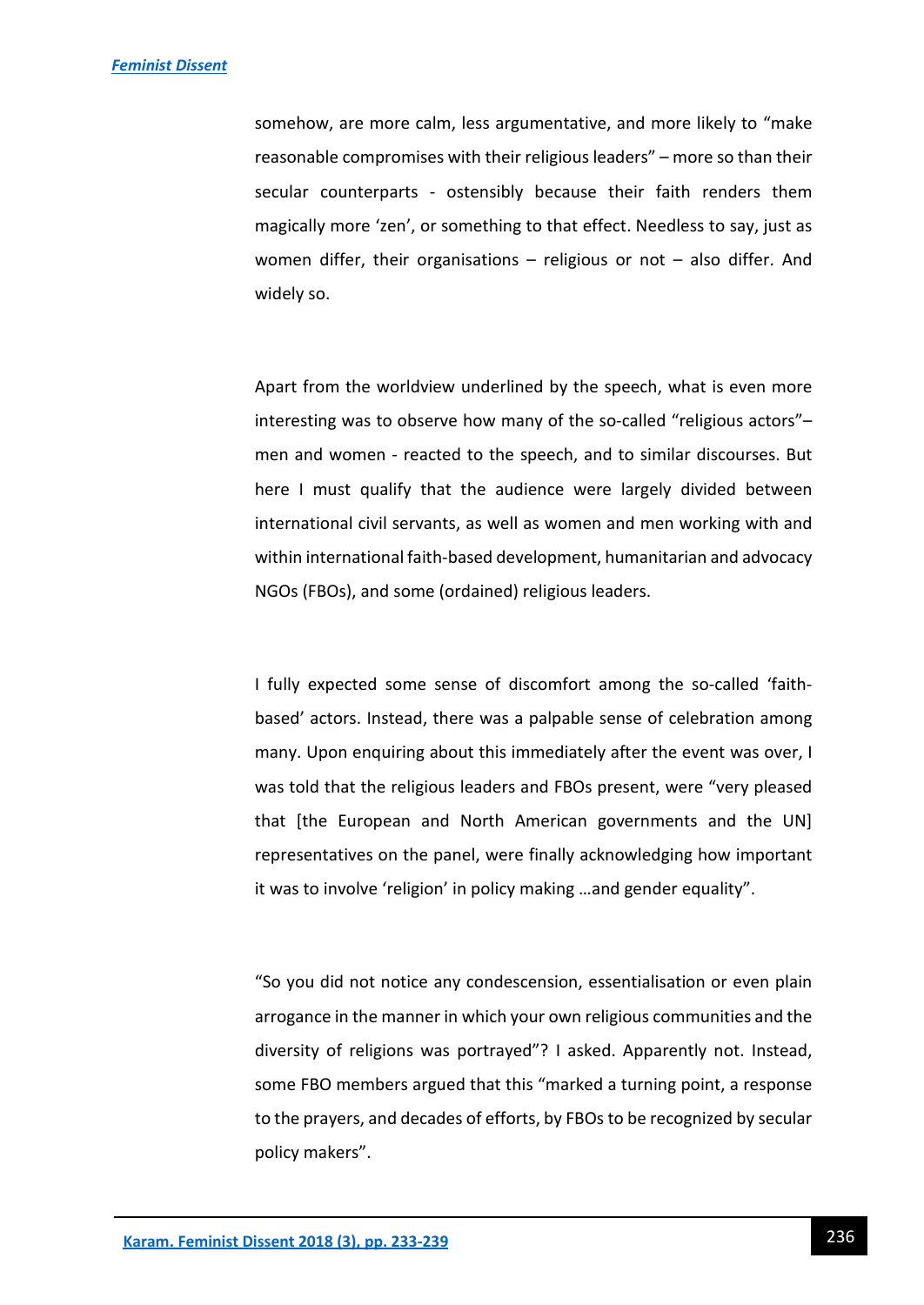The above speech was written, and read out in public, by women who tend to work along a worldview which often risks essentialising the vast realms of 'religion' while also seeking to "use" religious actors to affirm specific strategies and ends. As noted by the lines of the speech above, far from appreciating that the realms of religion are complex, heterogenous and hard to categorise, this is the same mindset which, when requested to include the 'religious domains' into civil society, will ask for "one NGO that represents religion".

But does it not take two hands to clap? Some of the 'religious actors' who work with some of these western governments, and are pleased to be "recognized", are they not - either wittingly or unwittingly - part of the essentialisation and instrumentalization inherent in the emerging metanarrative of 'religion is good'?

Fast forward to 2 years later, when another UN official addresses a similar audience of FBOs, some of whom were in the room hearing the above speech. This time, the UN official is articulating a concern with the fact that some western governments appear to be instrumentalising FBOs for their respective national security concerns, rather than efforts towards realization of the human rights agendas. Indeed, the UN official warns that the scale up of certain government interests (not the UN/multilateral but specific governmental ones), in "working with" religious leaders on conflict and peace, is at once securitizing religious engagement, while also jeopardizing the women's rights agenda.

Why? Because by doing the due diligence of gathering religious leaders from different religions under one umbrella (ostensibly to mobilise them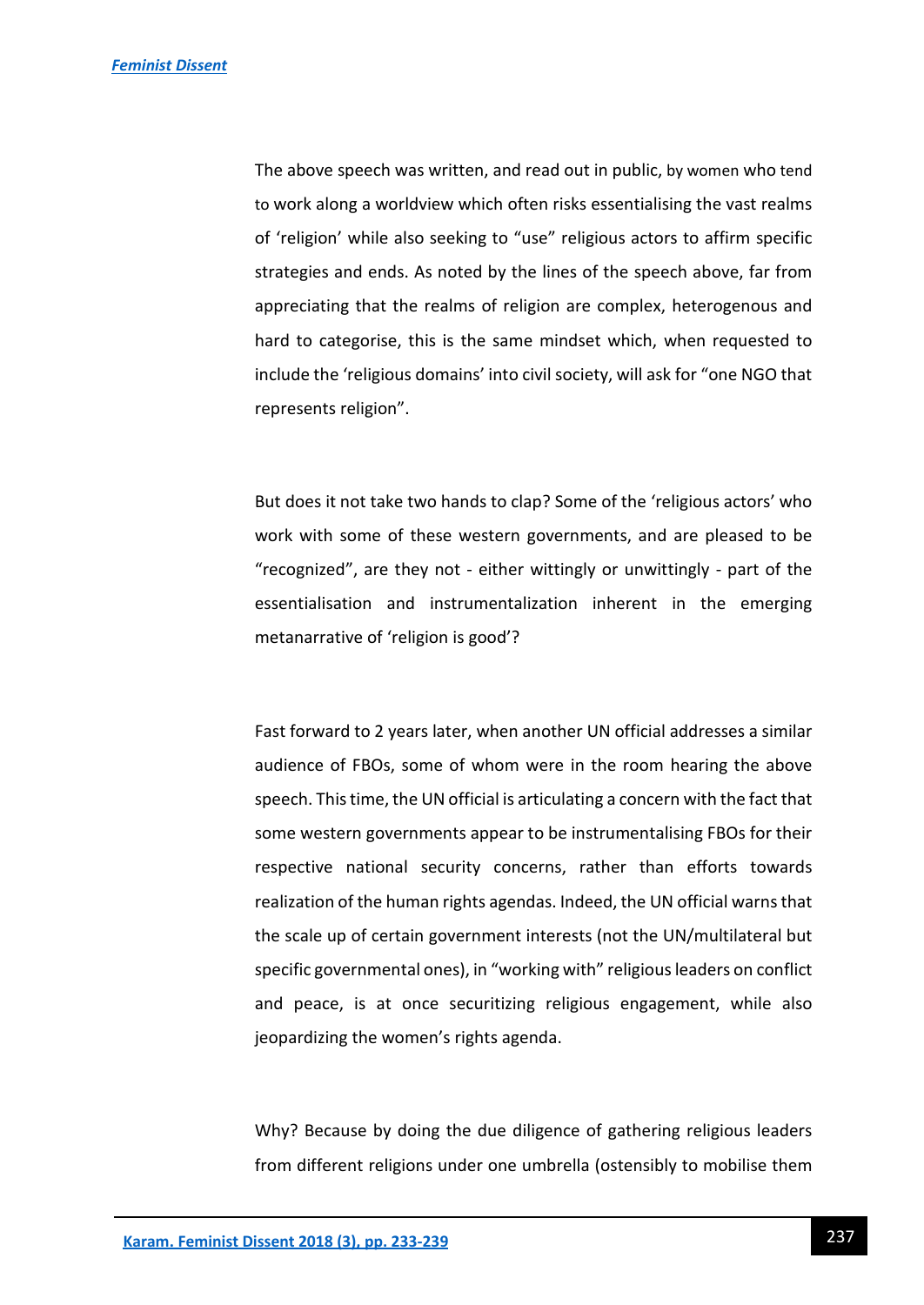for the sake of "global peace"), per definition, will mean seeking "common ground" between them. The fact is, however, that gender equality and women's empowerment, as defined clearly by the Sustainable Development Goals signed unto by 193 governments, are not common ground among diverse religious leaders. In fact, many aspects of gender equality and women's empowerment, particularly around the realm of sexual and reproductive health and rights, are precisely – and historically - where religious leaders break rank. Not only that however, but in the current geopolitical context of rising nationalism and right wing populism, even some governing regimes in the western hemisphere are breaking rank with legislation and practice meant to guarantee women's sexual and reproductive rights.

This the UN official notes, and in a rare moment of public self-criticism, the official laments the fact that while the UN raised the flag of the value of engagement with religious actors around the Sustainable Development Goals, the same UN may be unable to protect its religious civil society partners from being instrumentalised by certain governments with overriding security concerns.

Interestingly, the same FBOs who, a couple of years earlier were pleased that the governments and the UN were "finally" recognising their worth, turned around to decry "the paternalistic attitude" of the UN presenter. "We are adults… we do not need UN protection", some said with barely concealed disdain.

*A reality check?*